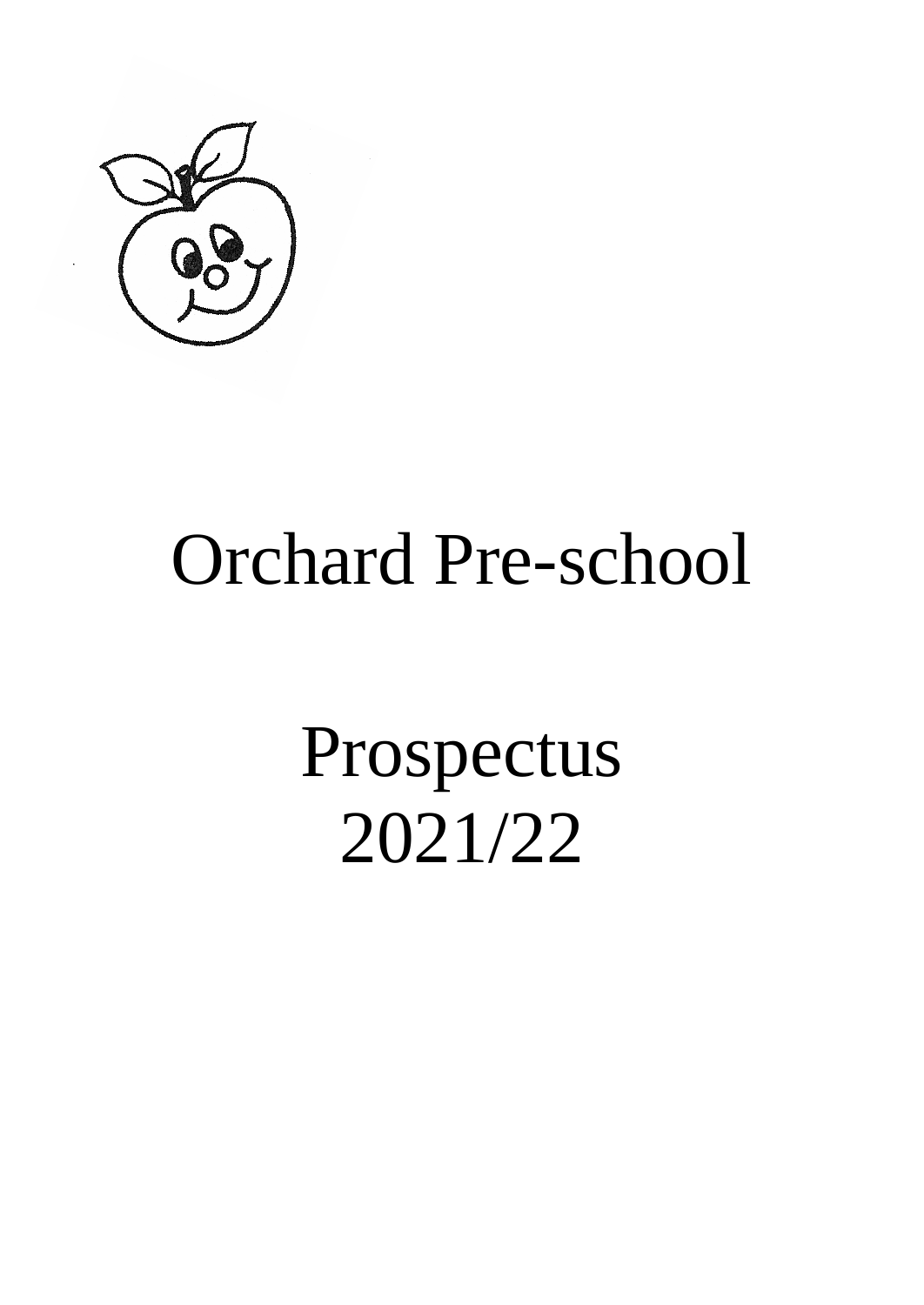### **Orchard Pre-School's Early Years Prospectus for Parents**

St Andrews Centre Beaulieu Rd Dibden Purlieu SO45 4PT 07906150043 Orchardpre-school@outlook.com

Welcome to Orchard Pre-school and thank you for registering your child with us.

We know how important your child is and aim to deliver the highest quality of care and education to help them to achieve their best.

This prospectus aims to provide you with an introduction to Orchard Pre-school, our routines, our approach to supporting your child's learning and development and how we aim to work together with you to best meet your child's individual needs. This should be read alongside our Childcare *Terms and Conditions* for a full description of our services.

#### **Our setting aims to:**

- **•** provide high quality care and education for children below statutory school age;
- work in partnership with parents to help children to learn and develop;
- add to the life and well-being of the local community; and
- offer children and their parents a service that promotes equality and values diversity.

#### **Parents**

You are regarded as members of our setting who have full participatory rights. These include a right to be:

- valued and respected;
- kept informed;
- consulted;
- involved; and
- included at all levels.

As a voluntary managed setting, we also depend on the good will of parents and their involvement to keep going. Membership of the setting carries expectations on you for your support and commitment.

#### **Children's development and learning**

We aim to ensure that each child: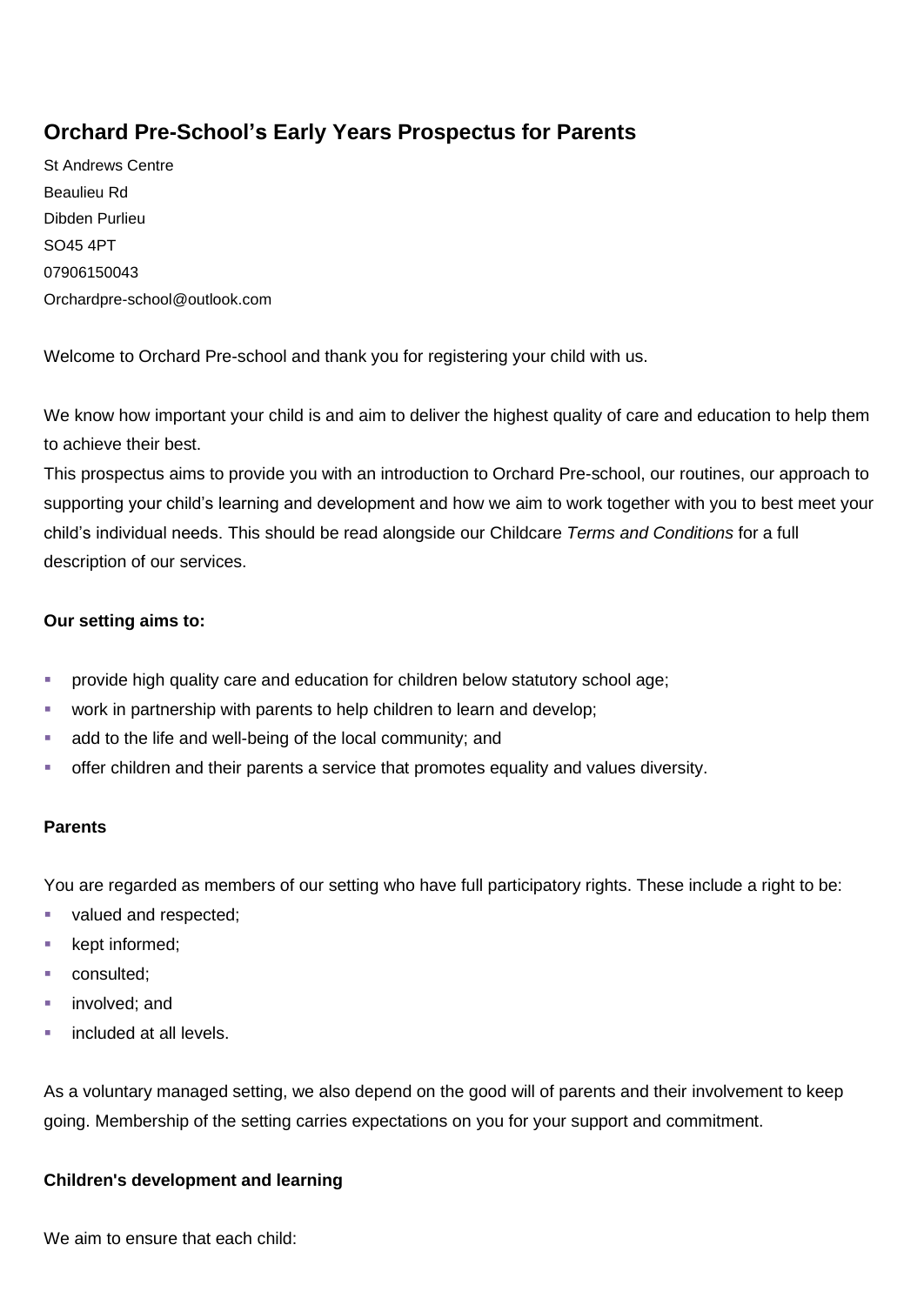- is in a safe and stimulating environment;
- is given generous care and attention, because of our ratio of qualified staff to children, as well as volunteer helpers;
- **EXT** has the chance to join in with other children and adults to live, play, work and learn together;
- **EXT** is helped to take forward her/his learning and development by being helped to build on what she/he already knows and can do;
- has a personal key person who makes sure each child makes satisfying progress;
- is in a setting that sees parents as partners in helping each child to learn and develop; and
- **EXECT** is in a setting in which parents help to shape the service it offers.

#### *The Early Years Foundation Stage*

Provision for the development and learning of children from birth to 5 years is guided by the Early Years Foundation Stage. Our provision reflects the four overarching principles of the *Statutory Framework for the Early Years Foundation Stage* (DfE 2021):

■ *A Unique Child* 

Every child is a unique child who is constantly learning and can be resilient, capable, confident and selfassured.

**Positive Relationships** 

Children learn to be strong and independent through positive relationships.

▪ *Enabling Environments*

Children learn and develop well in enabling environments, in which their experiences respond to their individual needs and there is a strong partnership between practitioners, parents and carers.

▪ *Learning and Development*

Children develop and learn in different ways and at different rates. The framework covers the education and care of all children in early years provision including children with special educational needs and disabilities.

#### **How we provide for development and learning**

Children start to learn about the world around them from the moment they are born. The care and education offered by our setting helps children to continue to do this by providing all of the children with interesting activities that are appropriate for their age and stage of development.

#### *The Areas of Development and Learning comprise:*

- **Prime Areas** 
	- **-** Personal, social, and emotional development.
	- **-** Physical development.
	- **-** Communication and language.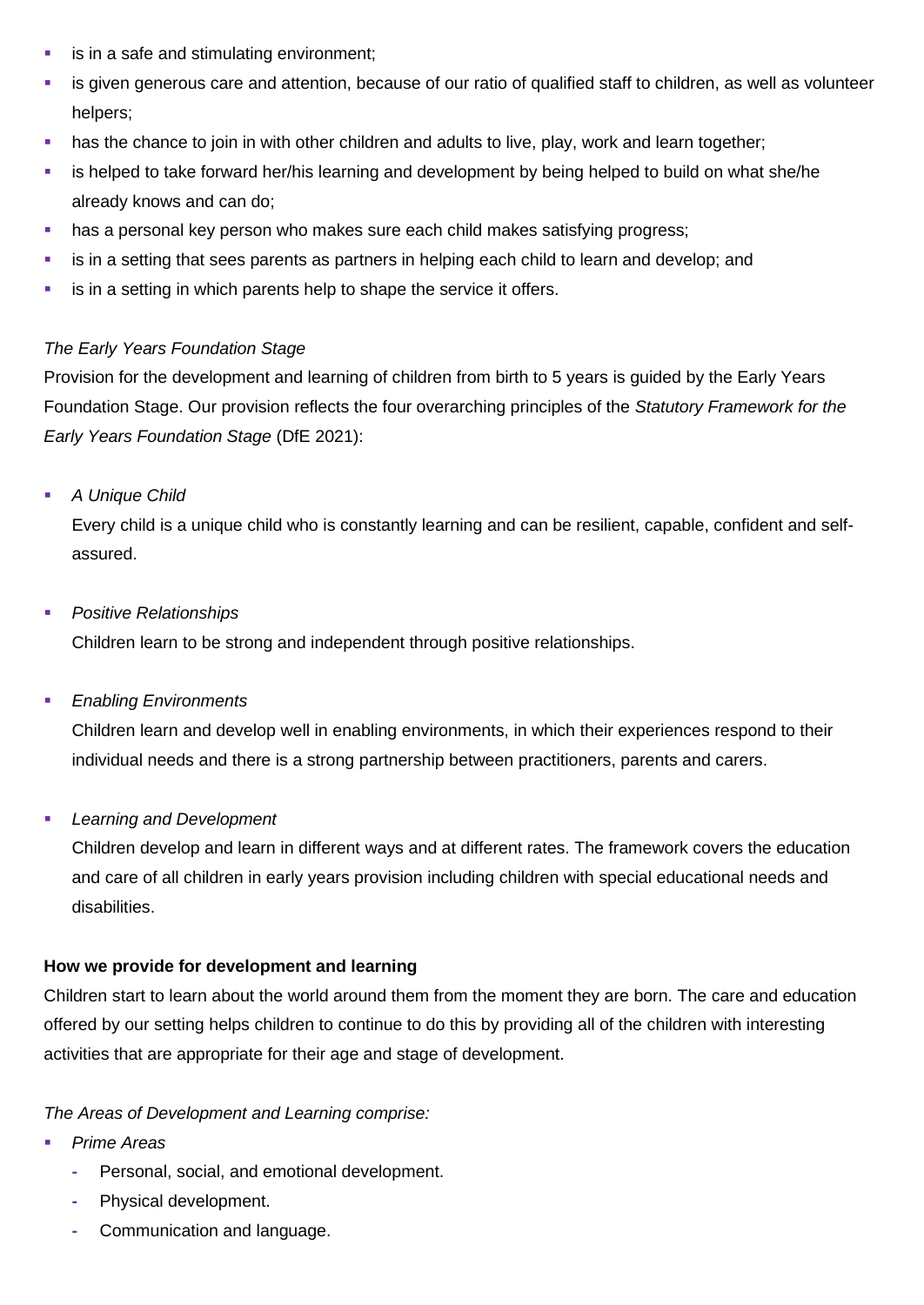- Specific Areas
	- **-** Literacy.
	- **-** Mathematics.
	- **-** Understanding the world.
	- **-** Expressive arts and design.

For each area, the level of progress that children are expected to have attained by the end of the *Early Years* Foundation Stage is defined by the *Early Learning Goals*. These goals state what it is expected that children will know, and be able to do, by the end of the reception year of their education.

Our setting has regard to these when we assess children and plan for their learning. Our programme supports children to develop the knowledge, skills and understanding they need for:

#### *Personal, social, and emotional development*

- Self-Regulation
- Managing Self
- Building Relationships

#### *Physical development*

- Gross Motor Skills
- Fine Motor Skills

#### *Communication and language*

- Listening, Attention and Understanding
- Speaking

#### *Literacy*

- Comprehension
- Word Reading
- Writing

#### *Mathematics*

- **Number**
- **Numerical Patterns**

#### *Understanding the world*

- Past and Present
- People, Culture and Communities
- The Natural World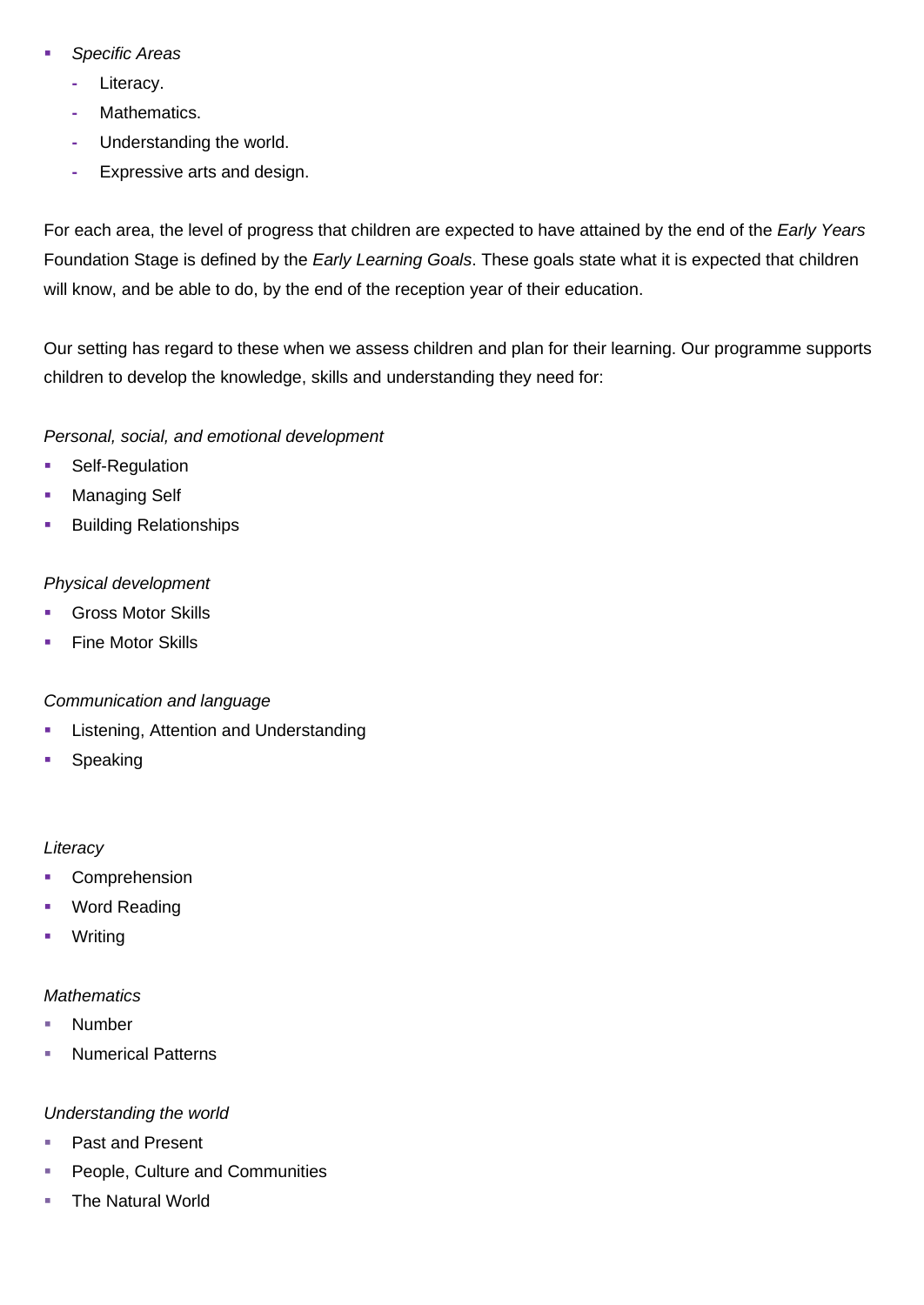#### *Expressive arts and design*

- **Creating with Materials**
- **Being Imaginative and Expressive**

#### **Our approach to learning and development and assessment**

#### *Learning through play*

Being active and playing supports young children's learning and development through doing and talking. This is how children learn to think about and understand the world around them. We use the *EYFS statutory guidance* on education programmes to plan and provide opportunities which will help children to make progress in all areas of learning. This programme is made up of a mixture of activities that children plan and organise for themselves and activities planned and led by practitioners.

#### *Characteristics of effective learning*

We understand that all children engage with other people and their environment through the characteristics of effective learning that are described in the Early Years Foundation Stage as:

- playing and exploring children investigate and experience things and 'have a go'
- **EXECT** active learning children concentrate and keep on trying if they encounter difficulties, and enjoy achievements
- creating and thinking critically children have and develop their own ideas, make links between ideas, and develop strategies for doing things.

We aim to provide for the characteristics of effective learning by observing how a child is learning and being clear about what we can do and provide in order to support each child to remain an effective and motivated learner.

#### *Assessment*

We assess how young children are learning and developing by observing them frequently. We use information that we gain from observations, as well as from photographs or videos of the children, to document their progress and where this may be leading them. We believe that parents know their children best and we will ask you to contribute to assessment by sharing information about what your child likes to do at home and how you, as parents, are supporting development.

We make periodic assessment summaries of children's achievements based on our on-going development records. These form part of their Online Learning Journal. We undertake these assessment summaries at regular intervals, as well as times of transition, such as when a child moves into a different group or when they go on to school.

#### *The progress check at age two*

*The Early Years Foundation Stage* requires that we supply parents and carers with a short written summary of their child's development in the three prime areas of learning and development - personal, social and emotional development; physical development; and communication and language - when a child is aged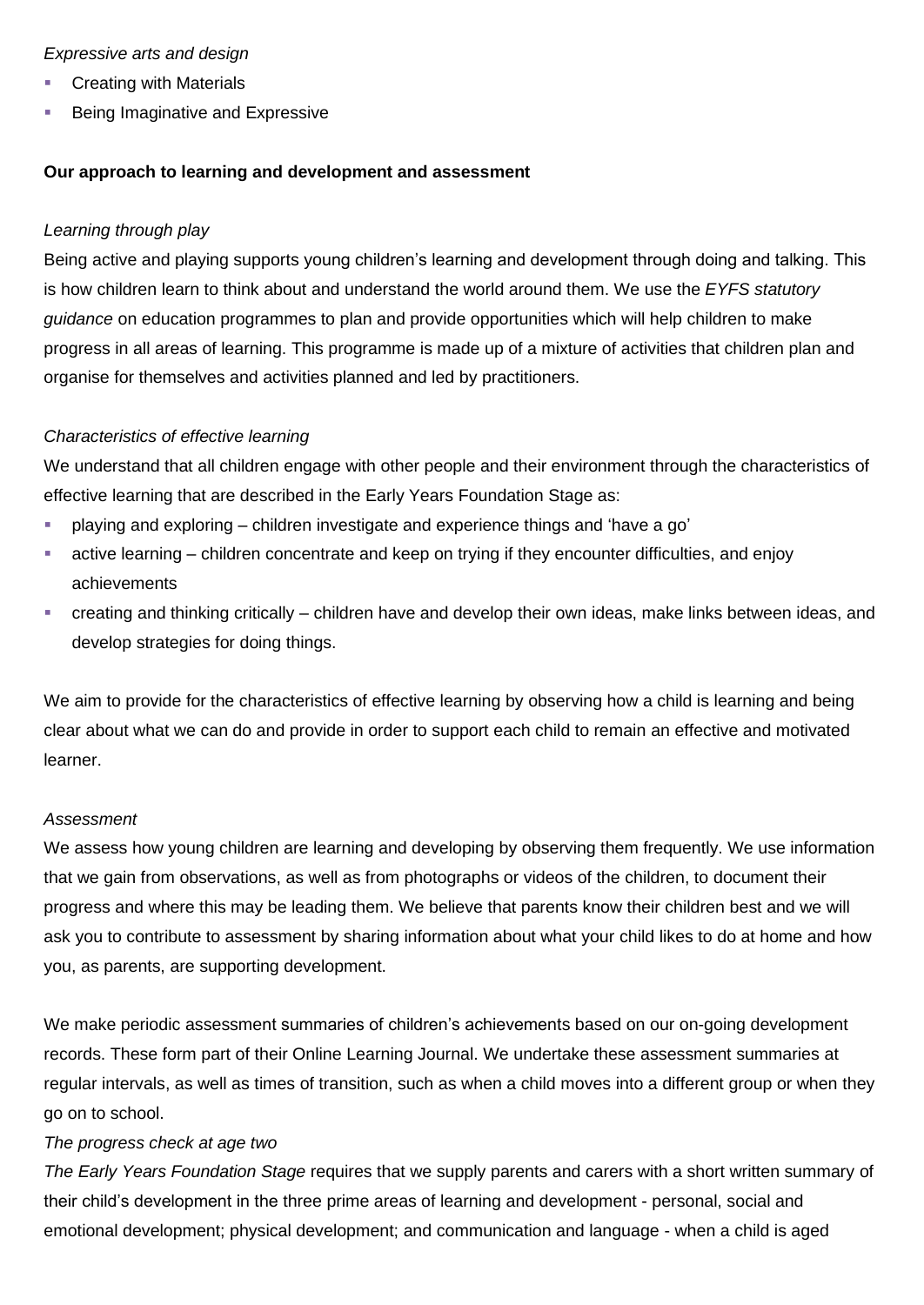between 24 - 36 months. Your child's key person is responsible for completing the check using information from on-going observational assessments carried out as part of our everyday practice, taking account of the views and contributions of parents and other professionals.

#### **Online Learning Journal**

We keep an Online Learning Journal for each child. This helps us to celebrate together her/his achievements and to work together to provide what your child needs for her/his well-being and to make progress. Your child's key person will work in partnership with you to keep this record. To do this you and she will collect information about your child's needs, activities, interests and achievements. This information will enable the key person to identify your child's stage of progress. Together, we will then decide on how to help your child to move on to the next stage.

#### **Working together for your children**

We maintain the ratio of adults to children in the setting that is set by the Safeguarding and Welfare Requirements. We also have volunteer parent helpers, where possible, to complement these ratios. This helps us to:

- **•** give time and attention to each child;
- **.** talk with the children about their interests and activities;
- help children to experience and benefit from the activities we provide; and
- **EXECUTE:** allow the children to explore and be adventurous in safety.

The staff who work at our setting are:

| <b>Name</b>         | <b>Job Title</b>                 | <b>Qualifications and Experience</b>   |
|---------------------|----------------------------------|----------------------------------------|
|                     | Manager                          | <b>Early Years Professional Status</b> |
| Sherie Holland      | Lead Safeguarding                | <b>BA Early Years Practice</b>         |
|                     | Deputy                           | NVQ L3 Children's Care, Learning       |
| Tina Fearnley       |                                  | and Development                        |
|                     | <b>Senior Practitioner</b>       | L3 Diploma Early Learning and          |
| Sarah Duncalfe      | <b>Special Educational Needs</b> | Childcare                              |
|                     | Co-ordinator                     |                                        |
|                     |                                  | L3 Diploma for the Early Years         |
| <b>Kelly Pester</b> | <b>Senior Practitioner</b>       | Workforce                              |
|                     |                                  | L3 Diploma Early Learning and          |
| Nikki Brand         | <b>Senior Practitioner</b>       | Childcare                              |
|                     |                                  |                                        |
| Sian Knappett       | <b>Apprentice Practitioner</b>   |                                        |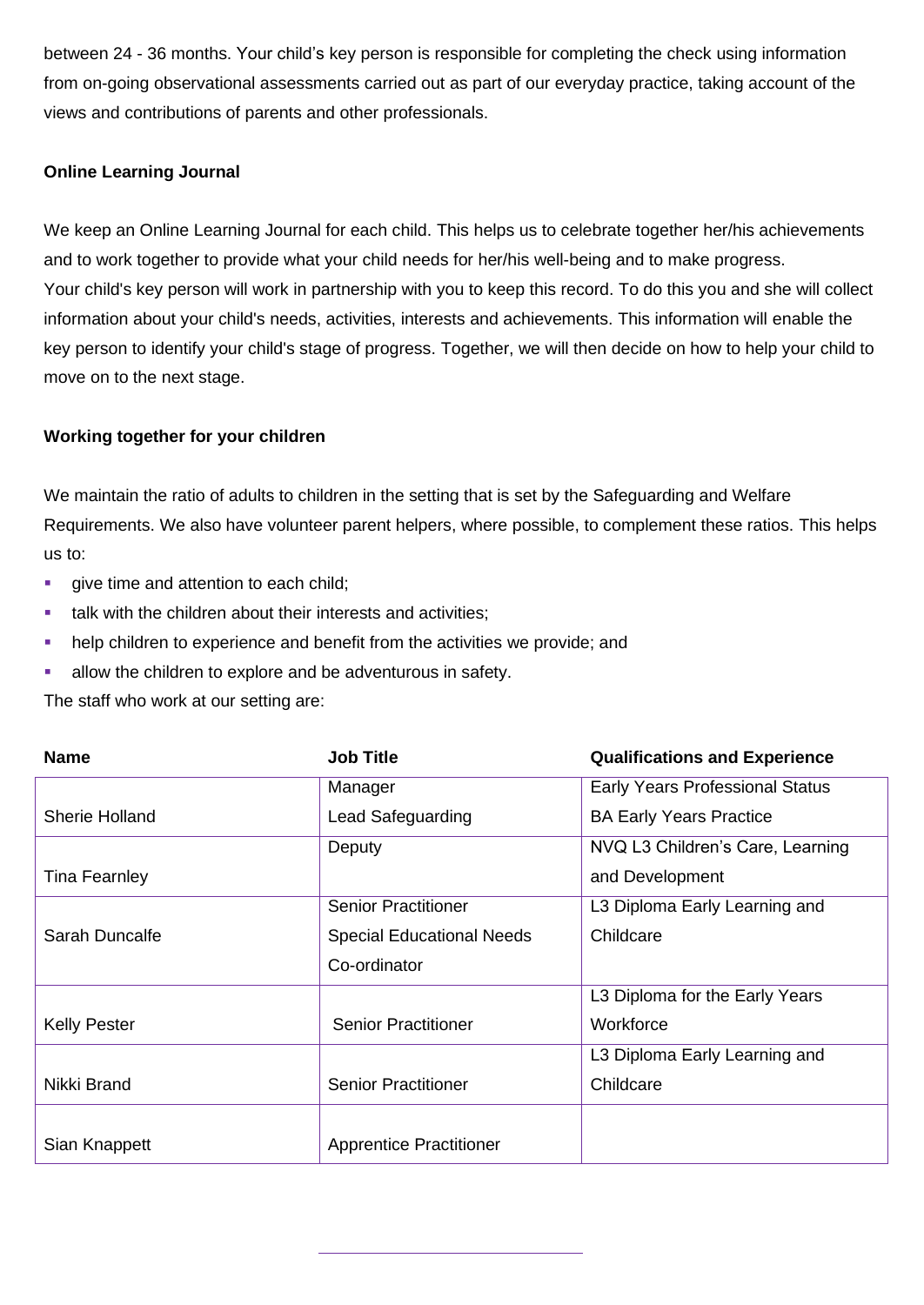We are open for Term time - 38 weeks each year

Opening hours from 9.00 – 3.30

We are open for The State of the State of the State of the State of the State of the State of the State of the State of the State of the State of the State of the State of the State of the State of the State of the State o

We provide care and education for young children between the ages of: 2 years 9 months and 4 years.

#### **How parents take part in the setting**

Our setting recognises parents as the first and most important educators of their children. All our staff see themselves as partners with parents in providing care and education for their children. There are many ways in which parents take part in making our setting a welcoming and stimulating place for children and parents, such as:

- **EXAM** exchanging knowledge about their children's needs, activities, interests, and progress with our staff
- contributing to the progress check at age two years and nine months
- **EXECT** sharing their own special interests with the children
- **EXECT** helping to provide and look after the equipment and materials used in the children's play activities
- being part of the management of the setting where appropriate
- taking part in events and informal discussions about the activities and curriculum provided by the setting
- joining in community activities, in which the setting takes part; and
- **•** building friendships with other parents in the setting.

#### **Joining in**

Parents can offer to take part in a session by sharing their own interests and skills with the children. Parents have visited the setting to talk about their job for example firefighter, nurse, paramedic, lifeguard, vet and to bring in things that are of interest such as pets and musical instruments.

#### **Key person and your child**

Our setting uses a key person approach. This means that each member of staff has a group of children for whom she is particularly responsible. Your child's key person will be the person who works with you to make sure that the childcare that we provide is right for your child's particular needs and interests. When your child first starts at the setting, she will help your child to settle and throughout your child's time at the setting, she will help your child to benefit from our activities. We hold Stay and Play sessions for new starters as well as parent evenings throughout the year.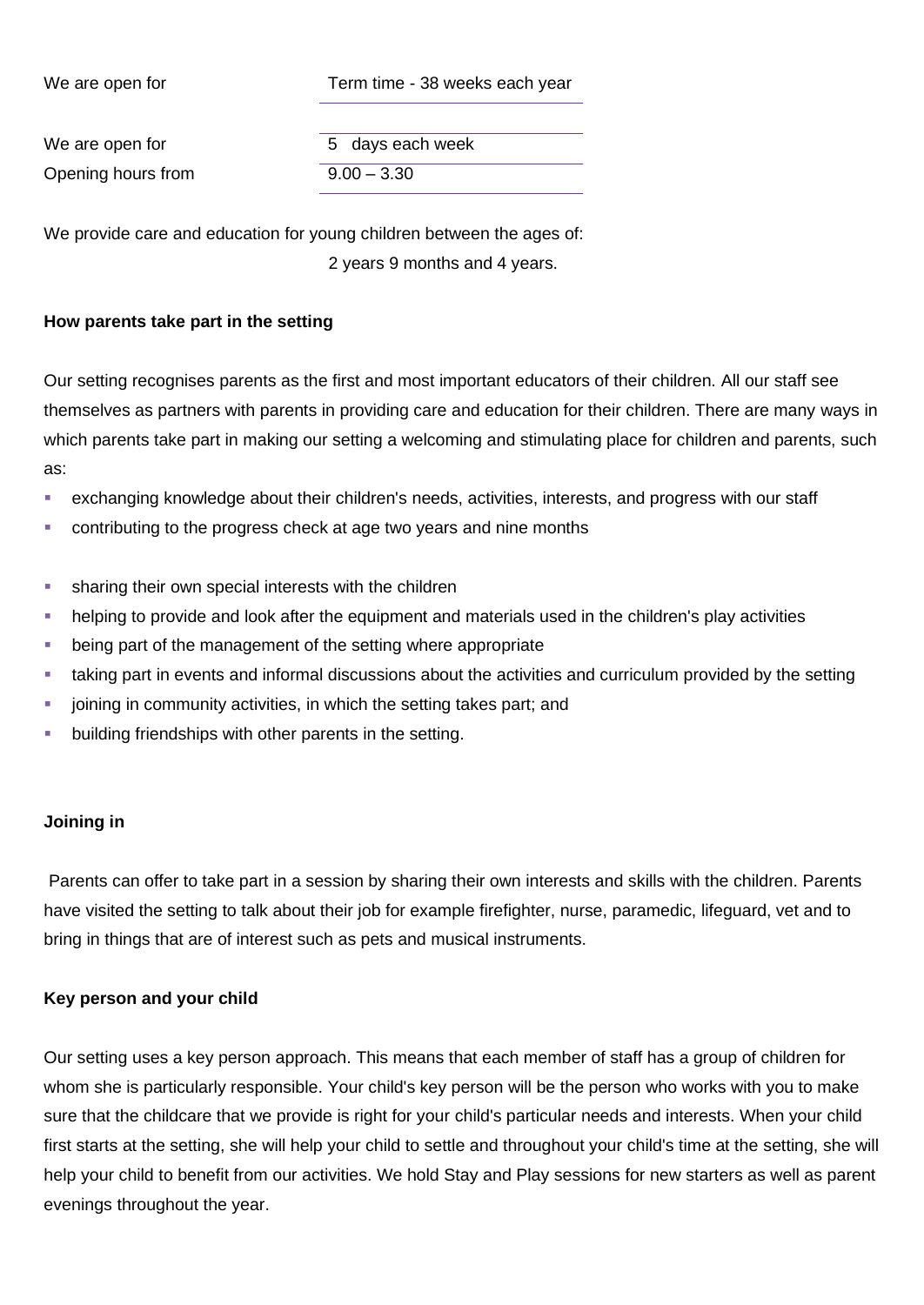#### **Learning opportunities for adults**

As well as gaining childcare qualifications, our staff take part in further training to help them to keep up-to date with thinking about early years care and education. We also keep up-to-date with best practice, as a member of the Early Years Alliance, through *Under 5* magazine and other publications produced by the Alliance. These usually look at how adults can help children to learn and develop in their early years.

#### **The setting's timetable and routines**

Our setting believes that care and education are equally important in the experience which we offer children. The routines and activities that make up the day in our setting are provided in ways that:

- help each child to feel that she/he is a valued member of the setting;
- ensure the safety of each child;
- help children to gain from the social experience of being part of a group; and
- provide children with opportunities to learn and help them to value learning.

#### **The session**

We organise our sessions so that the children can choose from, and work at, a range of activities and, in doing so, build up their ability to select and work through a task to its completion. The children are also helped and encouraged to take part in adult-led small and large group activities, which introduce them to new experiences and help them to gain new skills, as well as helping them to learn to work with others. Outdoor activities contribute to children's health, their physical development and their knowledge of the world around them. The children have the opportunity, and are encouraged, to take part in outdoor child-chosen and adult-led activities, as well as those provided in the indoor playroom.

This is how our sessions are run.

#### **Children Arrive**

Self- registration with their name cards. Find their coat pegs - hang up their coats. Children choose what they would like to play with.

#### **Register and Discussion Time**

Each child gets the chance to be a helper. They help with the weather board. We look at the topic table and talk about the topic of the week.

#### **Working with Key Persons**

This gives the child's key person time with their children in a small group.

#### **Activities and Free Play Time**

The children explore the activities and toys including role-play, painting, water-play, dressing up, home corner, construction, puzzles, story corner which vary through the week.

We like to play outside as much as possible to encourage the children's physical development.

**Tidy Away Time** Children help tidy away to a piece of classical music.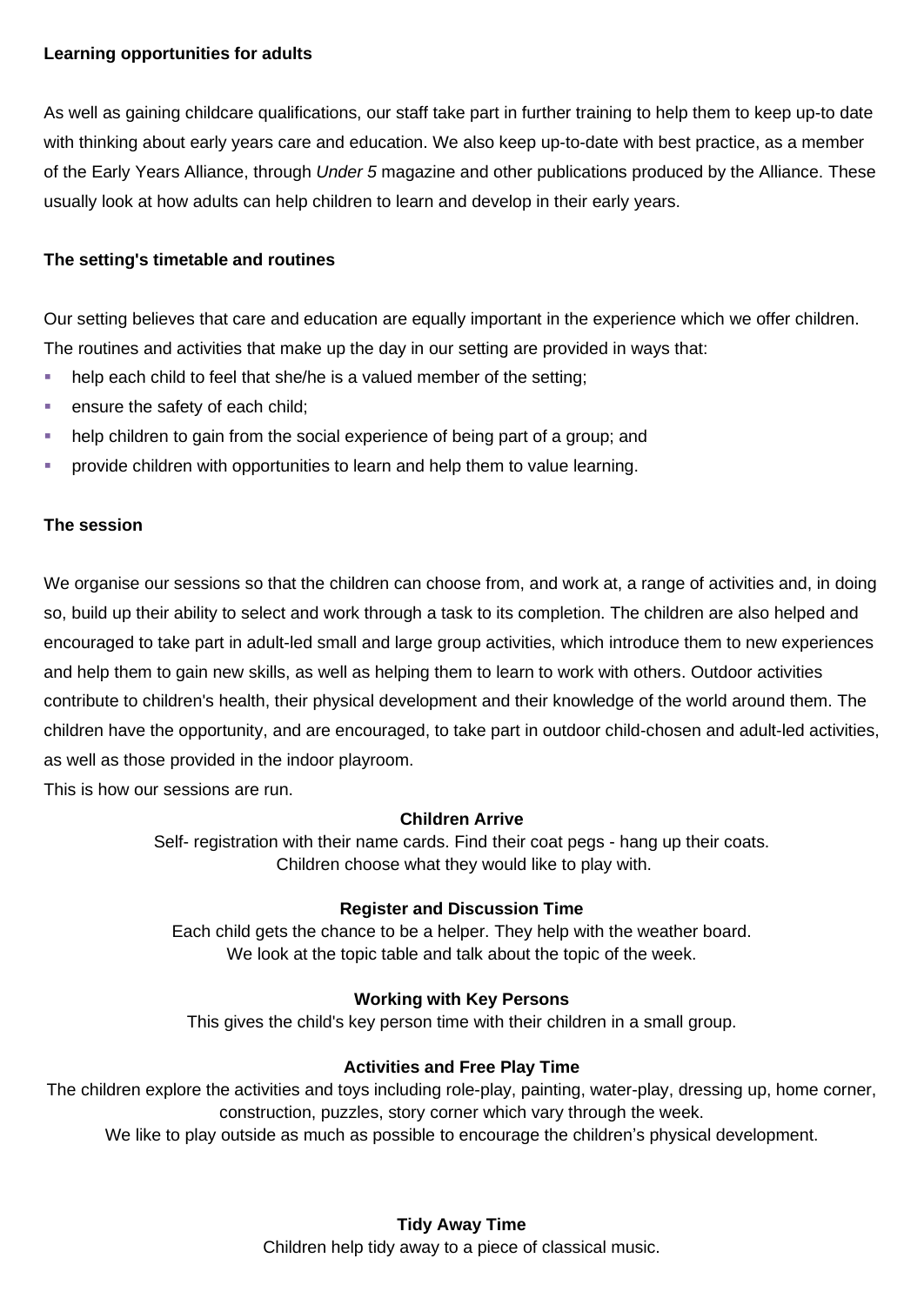After tidying they choose a book of their choice and come and sit on the mat all together to look at their books.

#### **Rhymes and Singing Time**

We like to sing lots of favourite rhymes as well as learning new ones.

#### **Washing Hands and Snack Time**

Children are given their name cards at snack time by the helper and they put it on the table before washing their hands.

Children are encouraged to talk about why we wash our hands and that we always walk and never run to go to the sink.

We all sit down together and join hands and say thank you for our snack. This is a social time to be able to sit and chat with the children.

#### The helper gives out the cups.

The children are encouraged to put their chairs away after snack.

#### **Music and Game Time**

Musical instruments, dancing, action games.

#### **Physical Play**

Slide, trampoline, climbing frame, etc.

#### **Story Time**

This is usually related to the topic.

We use puppets as well as story books and story tapes.

We make up stories and we will ask the children to make up stories and take part in acting out a story.

#### **Coats on Ready for Home**

The children collect their own coats from their own coat pegs. Children are encouraged to try and put their coats on themselves.

Children are brought out to you at the end of the session.

We like to decorate the room with all the lovely artwork and drawings the children do.

#### **The weekly plan is on the board for you to see.**

#### **Snacks**

We make snacks a social time at which children eat together. We plan the snacks so that they provide the children with healthy and nutritious food. Please tell us about your child's dietary needs and we will plan accordingly. Snacks include yoghurts, crusty bread and butter, toast, crackers and soft cheese, raisins, and fruit. A list of allergens contained in the snacks we provide is displayed on the notice board.

**There is a small charge of 50p per sessions for snack.**

**Please provide a water bottle for your child each day.**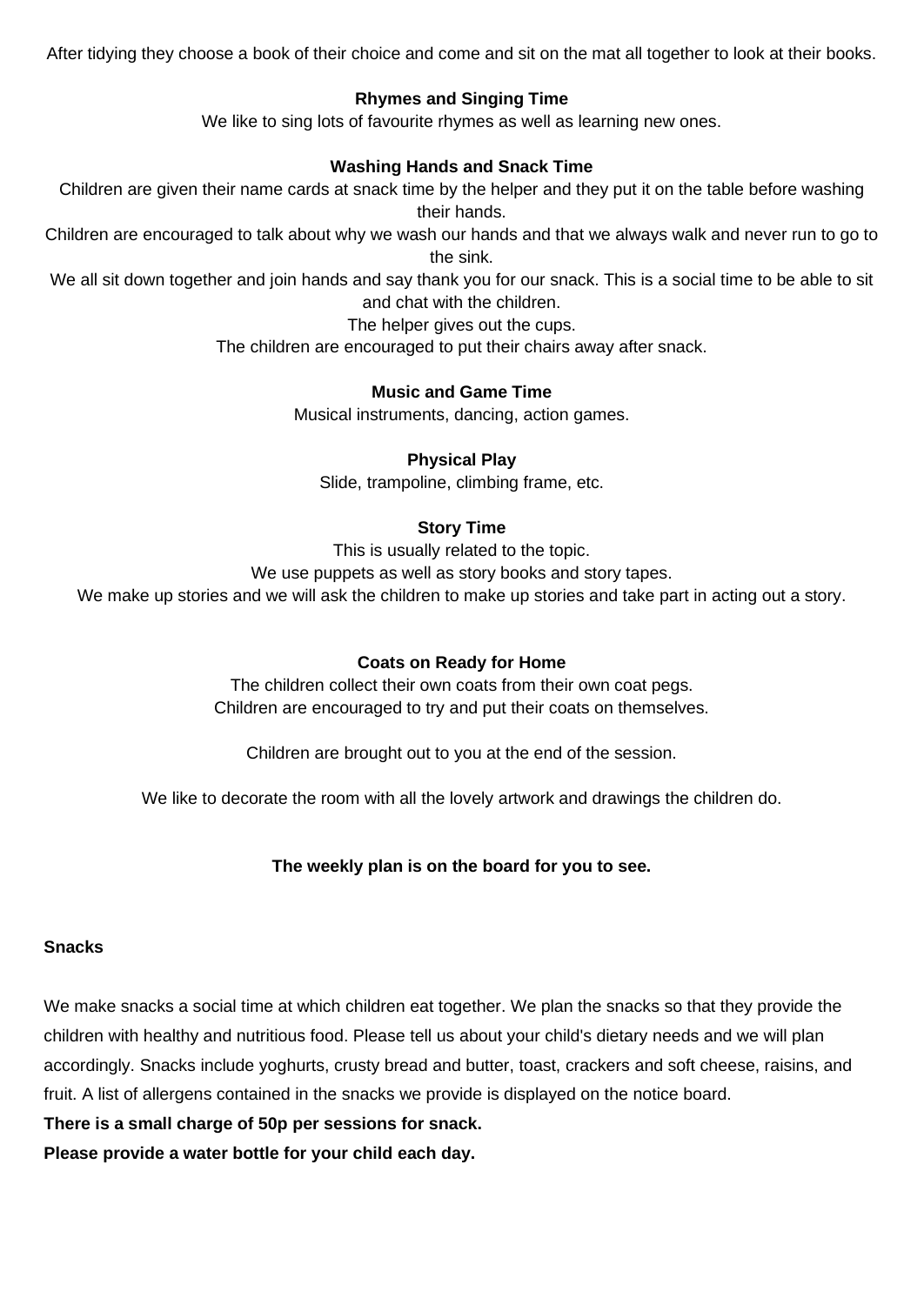#### **Clothing**

We provide the children with an apron when they play with messy activities. We support the children in putting it on themselves encouraging them to practice the skills that help them to be independent. These include taking off, and putting on, outdoor clothes and managing clothes in the toilet. Clothing that is easy for them to manage will help them to do this.

**Orchard Pre-school t shirts and sweatshirts are available to purchase, however this is not a uniform.**

#### **Policies**

Our staff can explain our policies and procedures to you. Copies of which are available at the setting for you to see at any time and will be on the pre-school website.

Our policies help us to make sure that the service provided by our setting is a high quality one and that being a member of the setting is an enjoyable and beneficial experience for each child and her/his parents.

Our staff and committee work together to adopt the policies and take part in the annual review. This review helps us to make sure that the policies are enabling our setting to provide a quality service for its members and the local community.

#### **Information we hold about you and your child**

We have procedures in place for the recording and sharing of information [data] about you and your child that is compliant with the principles of the General Data Protection Regulations (2018) as follows:

The data we collect is

- 1. Processed fairly, lawfully and in a transparent manner in relation to the data subject [you and your family]
- 2. Collected for specified, explicit and legitimate purposes and not further processed for other purposes incompatible with those purposes.
- 3. Adequate, relevant and limited to what is necessary in relation to the purposes for which data is processed.
- 4. Accurate and, where necessary, kept up to date.
- 5. Kept in a form that permits identification of data subjects [you and your family] for no longer than is necessary for the purposes for which the personal data is processed.
- 6. Processed in a way that ensures appropriate security of the personal data including protection against unauthorised or unlawful processing and against accidental loss, destruction or damage, using appropriate technical or organisational measures.

When you register your child with us we will provide you with a *privacy notice* that gives you further details of how we fulfil our obligations with regard to your data.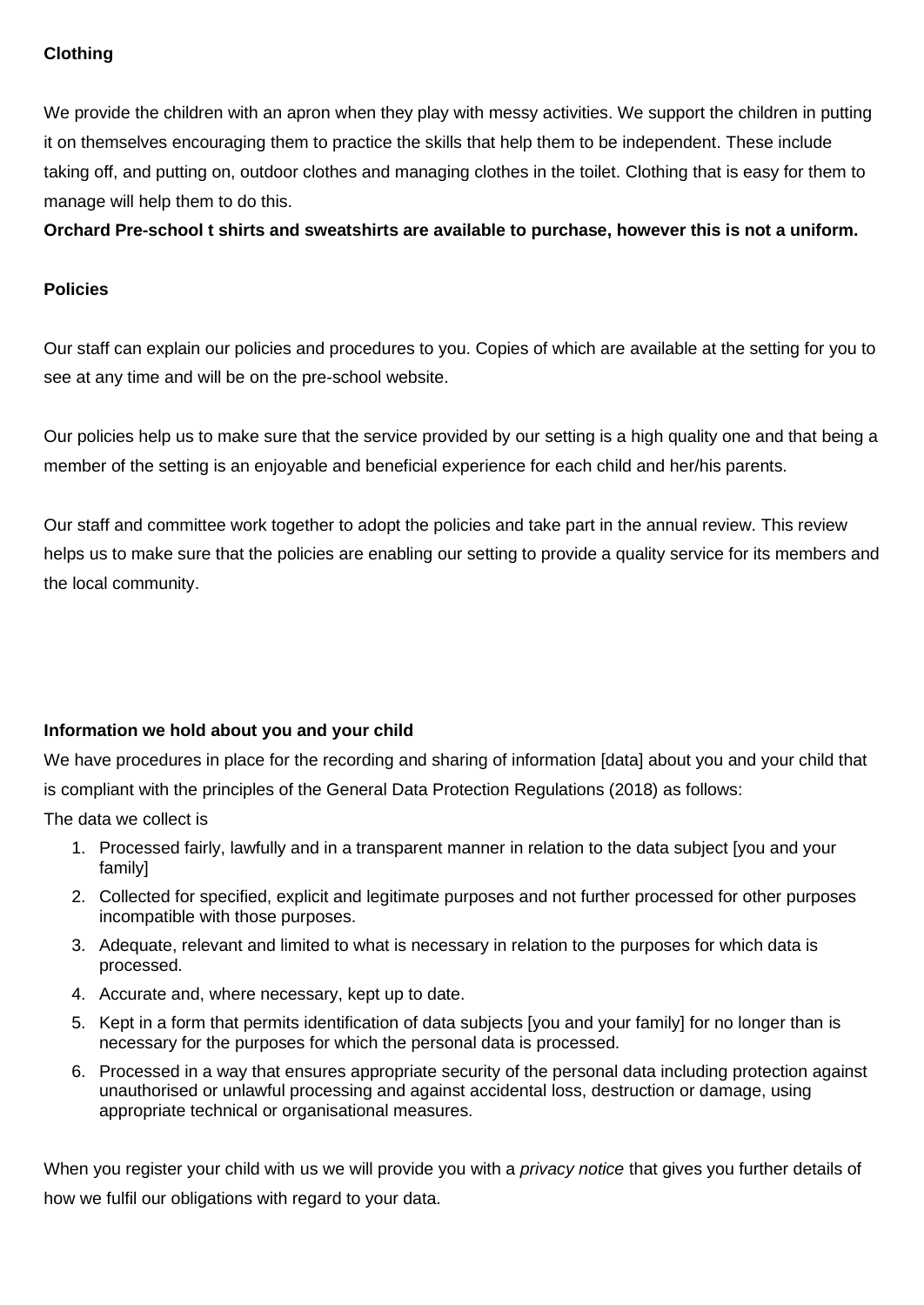#### **Safeguarding children**

Our setting has a duty under the law to help safeguard children against suspected or actual 'significant harm'. Our employment practices ensure children against the likelihood of abuse in our setting, and we have a procedure for managing complaints or allegations against a member of staff.

Our way of working with children and their parents ensures that we are aware of any problems that may emerge and can offer support, including referral to appropriate agencies, when necessary, to help families in difficulty.

Your child may not be left before the stated opening times or after the stated closing times as we will not be insured before or after these times. Please see the policy for *Uncollected Child*.

If anyone except you is collecting your child at the end of or during the session, please would you make sure that we know by filling in a collection form **and** telling a member of staff.

#### **Special Educational needs and Disabilities**

To make sure that our provision meets the needs of each individual child, we take account of any special needs a child may have. We work to the requirements of the *Special Educational Needs and Disability Code of Practice: 0 to 25 years (2015).*

Our Special Educational Needs Co-ordinator is Sarah Duncalfe

#### **The management of our setting**

Our setting is a charity and as such is managed by a volunteer management committee - whose members are elected by the parents of the children who attend our setting. The elections take place at our Annual General Meeting. The committee make up the registered person with Ofsted and are responsible for:

- managing our finances
- employing and managing our staff
- **E** making sure that we have, and work to, policies that help us to provide a high- quality service; and
- making sure that we work in partnership with parents.

The Annual General Meeting is open to the parents of all the children who attend our setting. It is our shared forum for looking back over the previous year's activities and shaping the coming year's plan.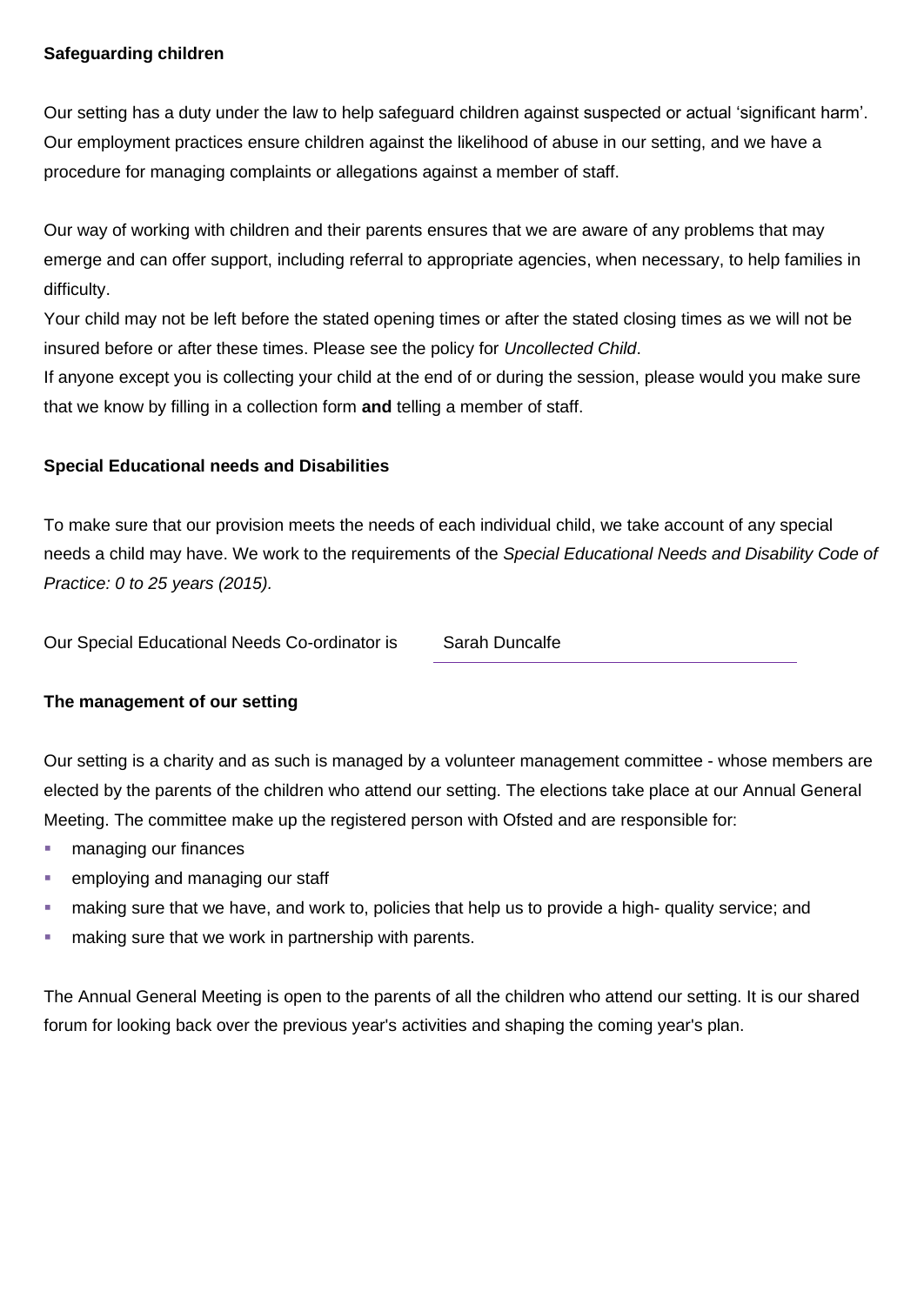#### **Fees**

The fees are payable half termly in advance. Fees must still be paid if children are absent without notice for a short period of time. If your child needs to be absent over a long period of time talk to Sherie Holland.

For your child to keep her/his place at our setting, you must pay the fees. We are in receipt of Early Years Education Funding for two, three, and four year olds; where funding is not received, then fees apply.

#### **Starting at our setting**

#### *The first days*

We want your child to feel happy and safe with us. To make sure that this is the case, our staff will work with you to decide on how to help your child to settle into the setting. Our policy on the *Role of the Key Person* and *Settling-in*, is available at the setting and on the website. We recommend that your child has 2 settling in sessions of 1 ½ hours.

We hope that you and your child enjoy being members of our setting and that you both find taking part in our activities interesting and stimulating. Our staff are always ready and willing to talk with you about your ideas, views or questions.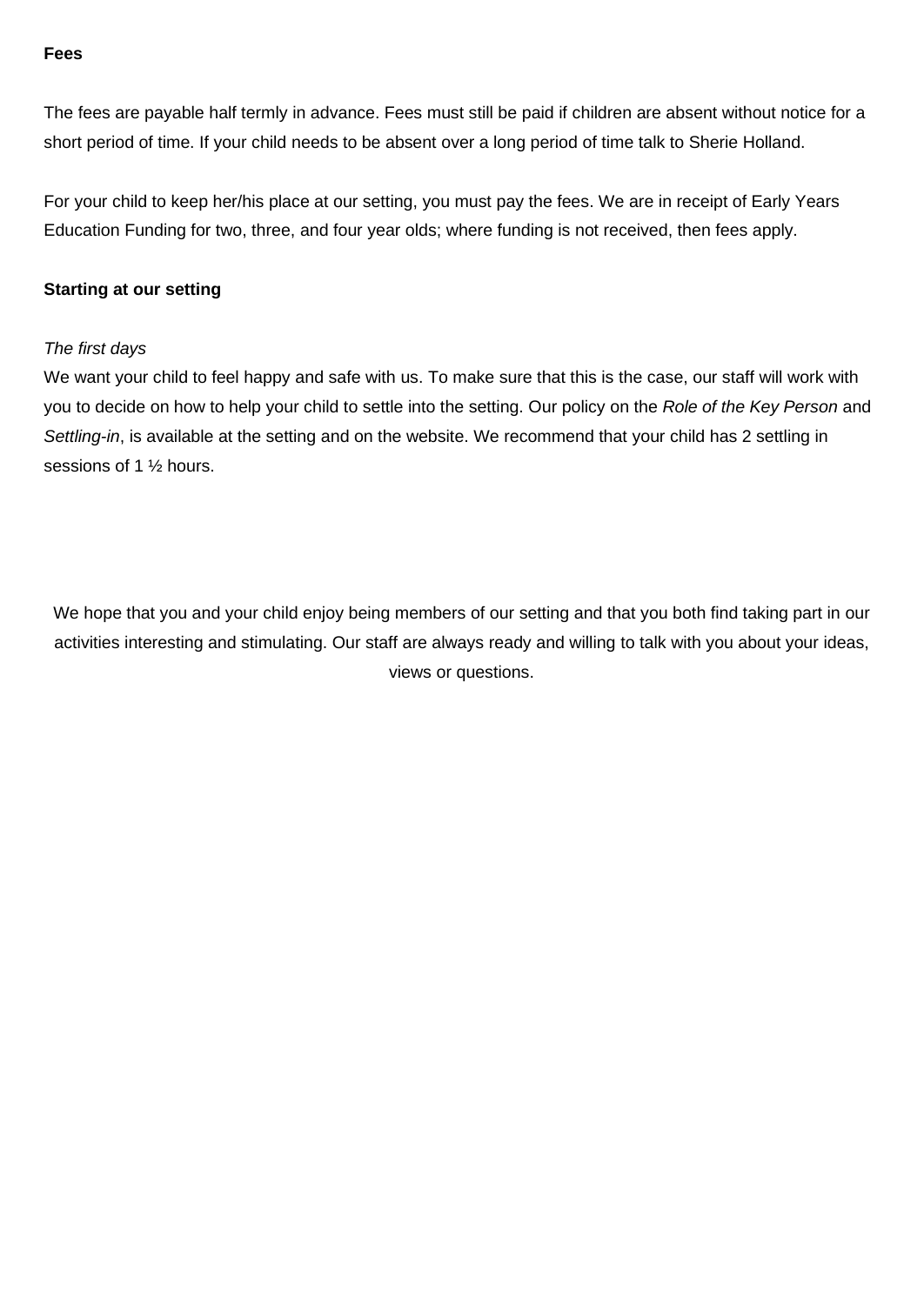### **Orchard Pre-school- Privacy Notice**

**Orchard Pre-school St Andrews Centre, Beaulieu Rd, Dibden Purlieu, SO45 4PT**

#### **Introduction**

We are committed to ensuring that any personal data we hold about you and your child is protected in accordance with data protection laws and is used in line with your expectations.

This privacy notice explains what personal data we collect, why we collect it, how we use it and how we protect it.

#### **What personal data do we collect?**

We collect personal data about you and your child to provide care and learning that is tailored to meet your child's individual needs. We also collect information in order to verify your eligibility for free childcare as applicable.

Personal details that we collect about your child include:

▪ your child's name, date of birth, address, health and medical needs, development needs, and any special educational needs.

Where applicable we will obtain child protection plans from social care and health care plans from health professionals.

We will also ask for information about who has parental responsibility for your child and any court orders pertaining to your child.

Personal details that we collect about you include:

■ your name, home and work address, phone numbers, emergency contact details, and family details.

This information will be collected from you directly in the registration form.

If you apply for up to 15/30 hours free childcare, we will also collect:

■ your national insurance number or unique taxpayer reference (UTR), if you're self-employed. We may also collect information regarding benefits and family credits that you are in receipt of.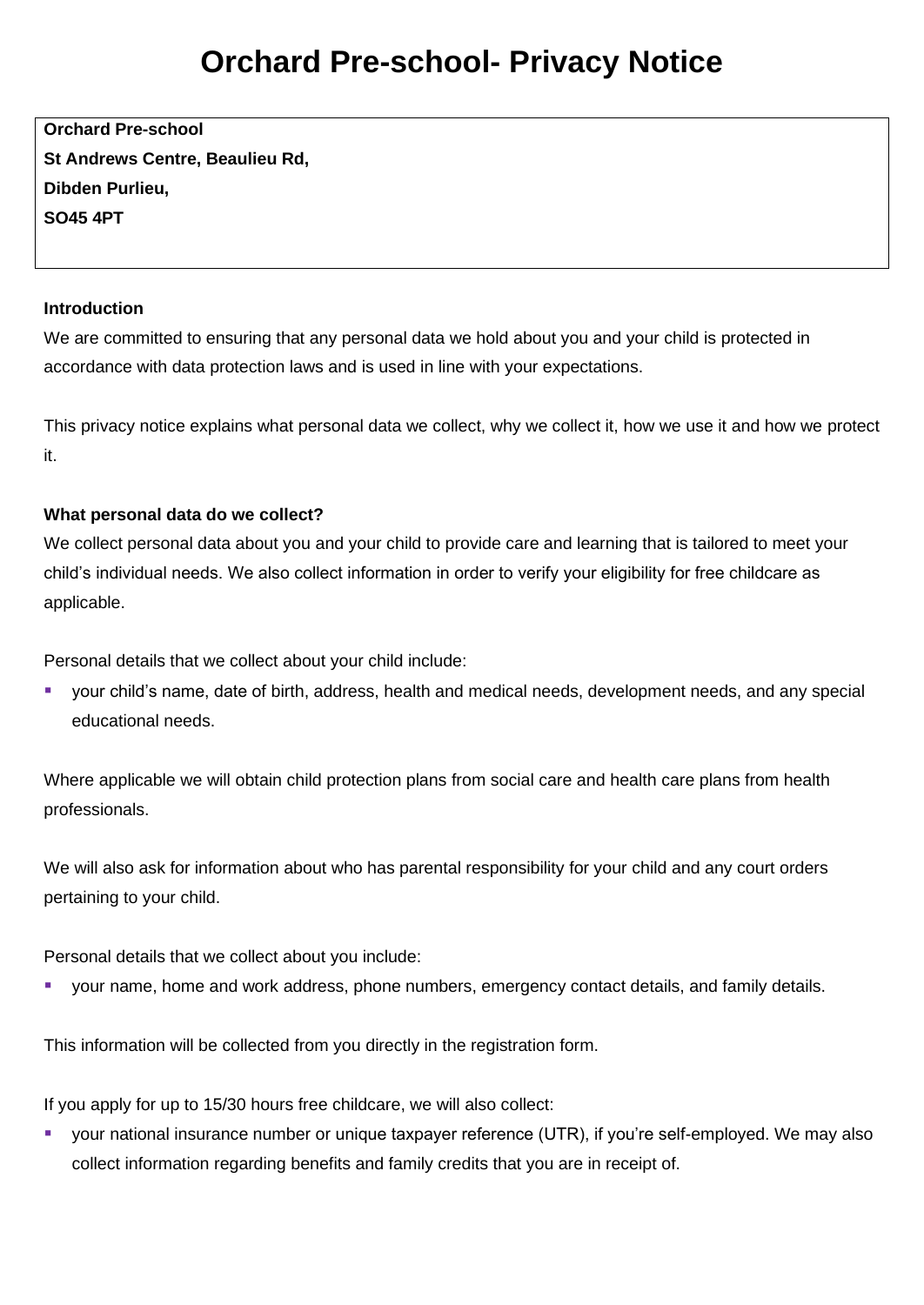#### **Why we collect this information and the legal basis for handling your data**

We use personal data about you and your child in order to provide childcare services and fulfil the contractual arrangement you have entered into. This includes using your data to:

- contact you in case of an emergency
- to support your child's wellbeing and development
- **•** to manage any special educational, health or medical needs of your child whilst at our setting
- to carry out regular assessment of your child's progress and to identify any areas of concern
- to maintain contact with you about your child's progress and respond to any questions you may have
- to be able to process your claim for up to 15/30 hours free childcare
- to keep you updated with information about our service

With your consent, we will also record your child's activities for their individual learning record. This may include photographs and videos. You will have the opportunity to withdraw your consent at any time, for images taken by confirming so in writing.

We have a legal obligation to process safeguarding related data about your child should we have concerns about their welfare. We also have a legal obligation to transfer records and certain information about your child to the school that your child will be attending (see *Transfer of Records* policy).

#### **Who we share your data with**

In order for us to deliver childcare services we will also share your data as required with the following categories of recipients:

- Ofsted during an inspection or following a complaint about our service
- banking services to process chip and pin and/or direct debit payments (as applicable)
- the Local Authority (where you claim up to 15/30 hours free childcare( as applicable)
- the government's eligibility checker (as above)
- our insurance underwriter (if applicable)
- our setting software management provider (if applicable)
- the school that your child will be attending

We will also share your data if:

- we are legally required to do so, for example, by law, by a court or the Charity Commission;
- to enforce or apply the terms and conditions of your contract with us;
- to protect your child and other children; for example by sharing information with social care or the police;
- it is necessary to protect our or others rights, property or safety
- we transfer the management of the setting, in which case we may disclose your personal data to the prospective buyer so they may continue the service in the same way.

We will never share your data with any other organisation to use for their own purposes